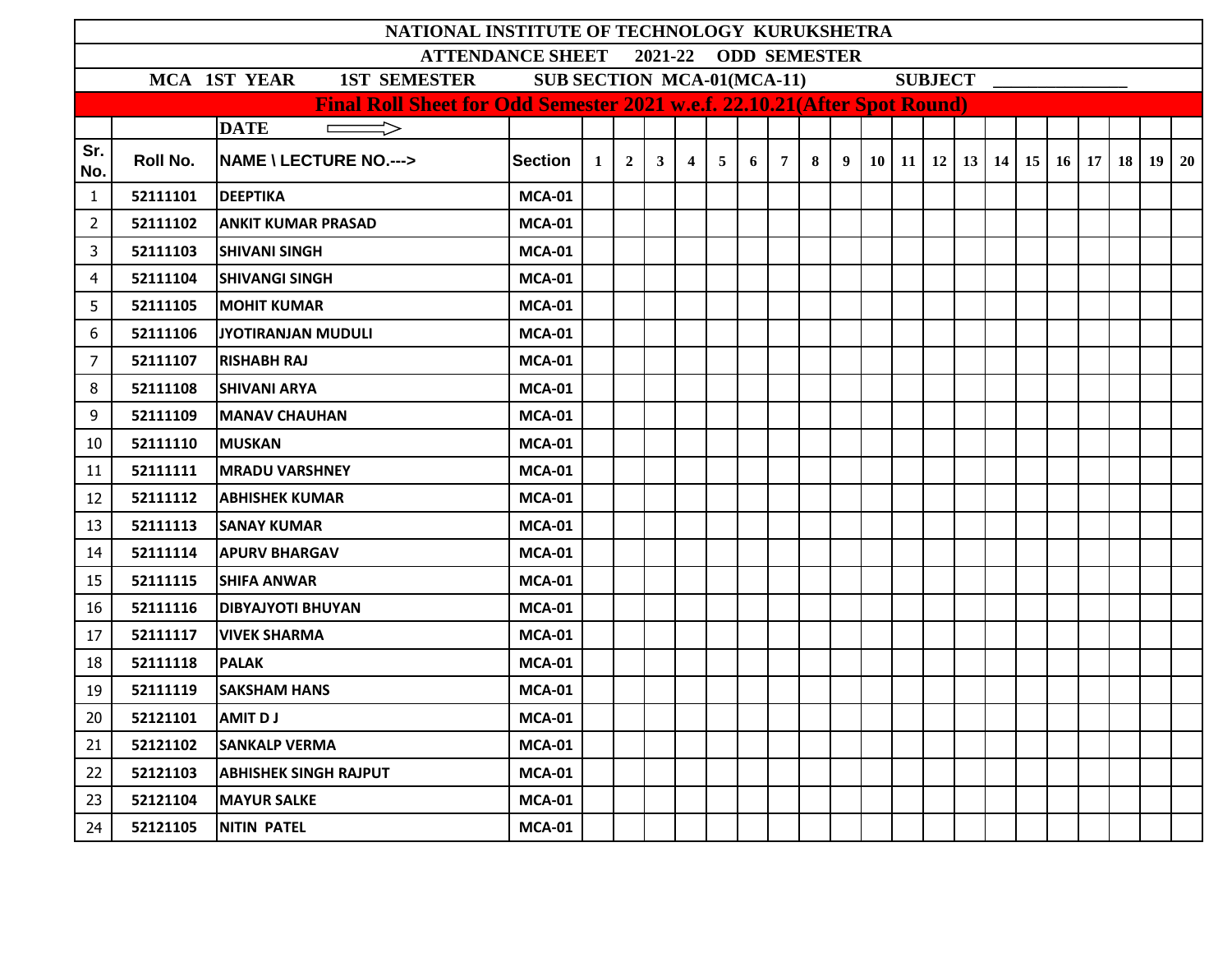|                                                                                                                   |          | NATIONAL INSTITUTE OF TECHNOLOGY KURUKSHETRA                             |               |                |                |                |                |                |   |   |   |   |  |  |  |                                                              |  |                 |    |                 |
|-------------------------------------------------------------------------------------------------------------------|----------|--------------------------------------------------------------------------|---------------|----------------|----------------|----------------|----------------|----------------|---|---|---|---|--|--|--|--------------------------------------------------------------|--|-----------------|----|-----------------|
| 2021-22<br><b>ODD SEMESTER</b><br><b>ATTENDANCE SHEET</b><br><b>SUB SECTION MCA-02 (MCA-12)</b><br><b>SUBJECT</b> |          |                                                                          |               |                |                |                |                |                |   |   |   |   |  |  |  |                                                              |  |                 |    |                 |
|                                                                                                                   |          | <b>1ST SEMESTER</b><br>MCA 1ST YEAR                                      |               |                |                |                |                |                |   |   |   |   |  |  |  |                                                              |  |                 |    |                 |
|                                                                                                                   |          | Final Roll Sheet for Odd Semester 2021 w.e.f. 22.10.21(After Spot Round) |               |                |                |                |                |                |   |   |   |   |  |  |  |                                                              |  |                 |    |                 |
|                                                                                                                   |          | <b>DATE</b><br>$\implies$                                                |               |                |                |                |                |                |   |   |   |   |  |  |  |                                                              |  |                 |    |                 |
| Sr.<br>No.                                                                                                        | Roll No. | <b>NAME \ LECTURE NO.---&gt;</b>                                         | Section       | 1 <sup>1</sup> | 2 <sup>1</sup> | 3 <sup>1</sup> | $\overline{4}$ | 5 <sup>5</sup> | 6 | 7 | 8 | 9 |  |  |  | $10 \mid 11 \mid 12 \mid 13 \mid 14 \mid 15 \mid 16 \mid 17$ |  | 18 <sup>1</sup> | 19 | 20 <sup>1</sup> |
| 1                                                                                                                 | 52111201 | <b>DEBAJYOTI DAS</b>                                                     | <b>MCA-02</b> |                |                |                |                |                |   |   |   |   |  |  |  |                                                              |  |                 |    |                 |
| 2                                                                                                                 | 52111202 | <b>JAVED AHMED</b>                                                       | <b>MCA-02</b> |                |                |                |                |                |   |   |   |   |  |  |  |                                                              |  |                 |    |                 |
| 3                                                                                                                 | 52111203 | <b>MAJJI KIRAN</b>                                                       | <b>MCA-02</b> |                |                |                |                |                |   |   |   |   |  |  |  |                                                              |  |                 |    |                 |
| 4                                                                                                                 | 52111204 | <b>DEEPAK SHARMA</b>                                                     | <b>MCA-02</b> |                |                |                |                |                |   |   |   |   |  |  |  |                                                              |  |                 |    |                 |
| 5                                                                                                                 | 52111205 | <b>DIVYANSHU RAJPUT</b>                                                  | <b>MCA-02</b> |                |                |                |                |                |   |   |   |   |  |  |  |                                                              |  |                 |    |                 |
| 6                                                                                                                 | 52111206 | <b>CHETAN NANDWAL</b>                                                    | <b>MCA-02</b> |                |                |                |                |                |   |   |   |   |  |  |  |                                                              |  |                 |    |                 |
| $\overline{7}$                                                                                                    | 52111207 | <b>NIRMAL SCARIA</b>                                                     | <b>MCA-02</b> |                |                |                |                |                |   |   |   |   |  |  |  |                                                              |  |                 |    |                 |
| 8                                                                                                                 | 52111208 | <b>ABHISHEK JAISWAL</b>                                                  | <b>MCA-02</b> |                |                |                |                |                |   |   |   |   |  |  |  |                                                              |  |                 |    |                 |
| 9                                                                                                                 | 52111209 | <b>ADARSH KUMAR VIMAL</b>                                                | <b>MCA-02</b> |                |                |                |                |                |   |   |   |   |  |  |  |                                                              |  |                 |    |                 |
| 10                                                                                                                | 52111210 | <b>ANURAG YADAV</b>                                                      | <b>MCA-02</b> |                |                |                |                |                |   |   |   |   |  |  |  |                                                              |  |                 |    |                 |
| 11                                                                                                                | 52111211 | <b>CHAITALI SATIJA</b>                                                   | <b>MCA-02</b> |                |                |                |                |                |   |   |   |   |  |  |  |                                                              |  |                 |    |                 |
| 12                                                                                                                | 52111212 | <b>ROHIT DIXIT</b>                                                       | <b>MCA-02</b> |                |                |                |                |                |   |   |   |   |  |  |  |                                                              |  |                 |    |                 |
| 13                                                                                                                | 52111213 | JHANSI MAHATO                                                            | <b>MCA-02</b> |                |                |                |                |                |   |   |   |   |  |  |  |                                                              |  |                 |    |                 |
| 14                                                                                                                | 52111214 | <b>AMAN KUMAR SARRAF</b>                                                 | <b>MCA-02</b> |                |                |                |                |                |   |   |   |   |  |  |  |                                                              |  |                 |    |                 |
| 15                                                                                                                | 52121202 | <b>AJAY KUSUM</b>                                                        | <b>MCA-02</b> |                |                |                |                |                |   |   |   |   |  |  |  |                                                              |  |                 |    |                 |
| 16                                                                                                                | 52121203 | <b>ANURAG SINGH</b>                                                      | <b>MCA-02</b> |                |                |                |                |                |   |   |   |   |  |  |  |                                                              |  |                 |    |                 |
| 17                                                                                                                | 52121204 | <b>AMAN WAKADE</b>                                                       | <b>MCA-02</b> |                |                |                |                |                |   |   |   |   |  |  |  |                                                              |  |                 |    |                 |
| 18                                                                                                                | 52121205 | <b>PUSHKAR RAVI JOSHI</b>                                                | <b>MCA-02</b> |                |                |                |                |                |   |   |   |   |  |  |  |                                                              |  |                 |    |                 |
| 19                                                                                                                | 52121206 | <b>RAHUL SHAH</b>                                                        | <b>MCA-02</b> |                |                |                |                |                |   |   |   |   |  |  |  |                                                              |  |                 |    |                 |
| 20                                                                                                                | 52121207 | <b>PALLAVI</b>                                                           | <b>MCA-02</b> |                |                |                |                |                |   |   |   |   |  |  |  |                                                              |  |                 |    |                 |
| 21                                                                                                                | 52121208 | <b>ANUSHKA ROY</b>                                                       | <b>MCA-02</b> |                |                |                |                |                |   |   |   |   |  |  |  |                                                              |  |                 |    |                 |
| 22                                                                                                                | 52121209 | <b>AKSHITA GROVER</b>                                                    | <b>MCA-02</b> |                |                |                |                |                |   |   |   |   |  |  |  |                                                              |  |                 |    |                 |
| 23                                                                                                                | 52121210 | <b>HIMALAY DAS</b>                                                       | <b>MCA-02</b> |                |                |                |                |                |   |   |   |   |  |  |  |                                                              |  |                 |    |                 |
| 24                                                                                                                | 52121211 | <b>HIMANI THAKUR</b>                                                     | <b>MCA-02</b> |                |                |                |                |                |   |   |   |   |  |  |  |                                                              |  |                 |    |                 |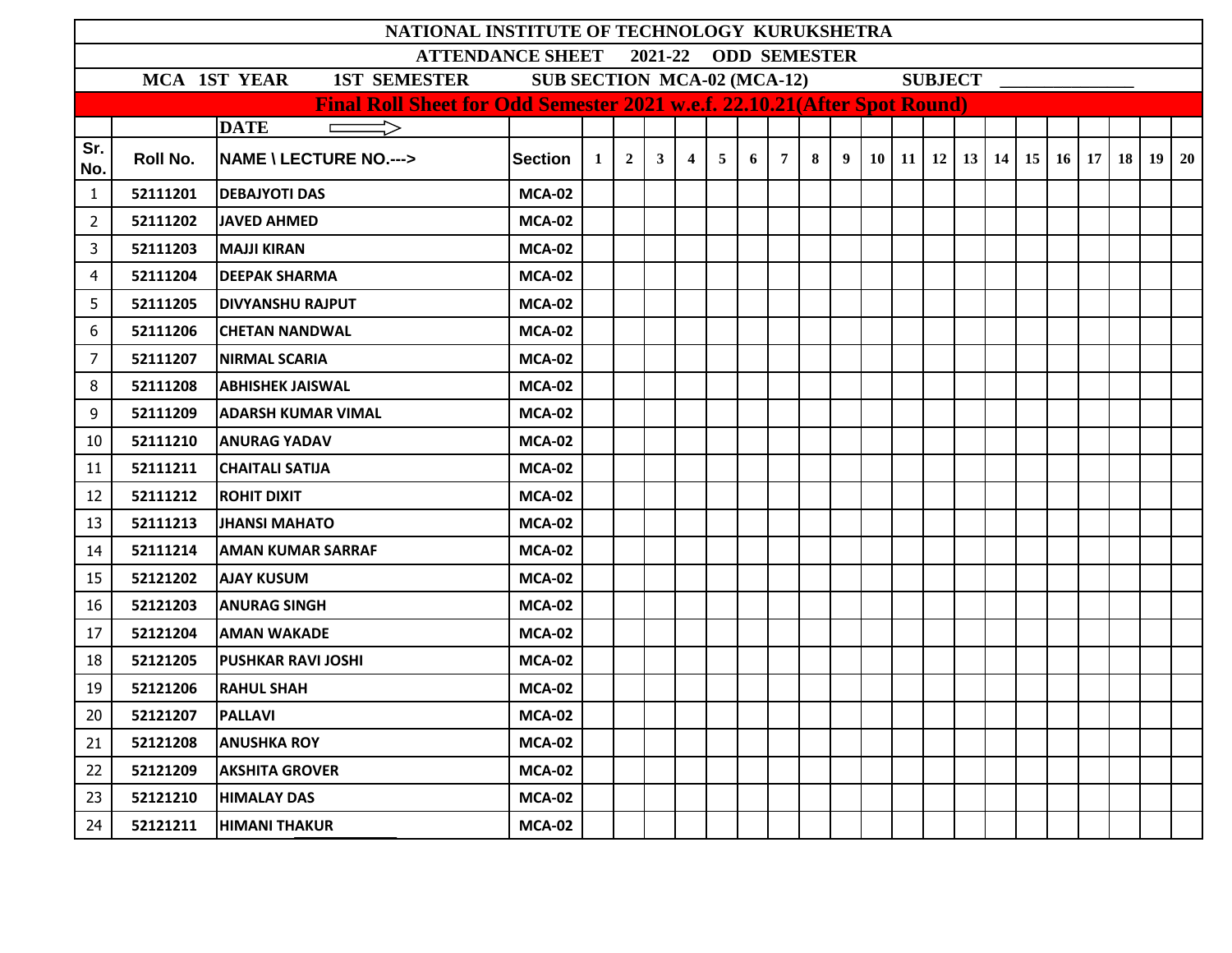|                                                                                                       |          | NATIONAL INSTITUTE OF TECHNOLOGY KURUKSHETRA |               |   |                |              |                |                |   |                 |   |  |  |  |  |  |  |                                                            |  |  |
|-------------------------------------------------------------------------------------------------------|----------|----------------------------------------------|---------------|---|----------------|--------------|----------------|----------------|---|-----------------|---|--|--|--|--|--|--|------------------------------------------------------------|--|--|
| <b>ODD SEMESTER</b><br><b>ATTENDANCE SHEET</b><br>2020-21                                             |          |                                              |               |   |                |              |                |                |   |                 |   |  |  |  |  |  |  |                                                            |  |  |
| <b>MCA 1ST YEAR</b><br><b>1ST SEMESTER</b><br><b>SUB SECTION MCA-03 (MCA-21)</b><br><b>SUBJECT</b>    |          |                                              |               |   |                |              |                |                |   |                 |   |  |  |  |  |  |  |                                                            |  |  |
| Final Roll Sheet for Odd Semester 2021 w.e.f. 22.10.21(After Spot Round)<br>$\implies$<br><b>DATE</b> |          |                                              |               |   |                |              |                |                |   |                 |   |  |  |  |  |  |  |                                                            |  |  |
|                                                                                                       |          |                                              |               |   |                |              |                |                |   |                 |   |  |  |  |  |  |  |                                                            |  |  |
| Sr.<br>No.                                                                                            | Roll No. | <b>NAME \ LECTURE NO.---&gt;</b>             | Section       | 1 | 2 <sup>1</sup> | $\mathbf{3}$ | $\overline{4}$ | 5 <sup>5</sup> | 6 | $7\overline{ }$ | 8 |  |  |  |  |  |  | $9   10   11   12   13   14   15   16   17   18   19   20$ |  |  |
| $\mathbf{1}$                                                                                          | 52112101 | <b>UTTAM KUMAR</b>                           | <b>MCA-03</b> |   |                |              |                |                |   |                 |   |  |  |  |  |  |  |                                                            |  |  |
| 2                                                                                                     | 52112102 | <b>CHAMAN SINGH RAWAT</b>                    | <b>MCA-03</b> |   |                |              |                |                |   |                 |   |  |  |  |  |  |  |                                                            |  |  |
| 3                                                                                                     | 52112103 | <b>ABHISHEK KUMAR SINGH</b>                  | <b>MCA-03</b> |   |                |              |                |                |   |                 |   |  |  |  |  |  |  |                                                            |  |  |
| 4                                                                                                     | 52112104 | <b>ASHWANI KANSAL</b>                        | <b>MCA-03</b> |   |                |              |                |                |   |                 |   |  |  |  |  |  |  |                                                            |  |  |
| 5                                                                                                     | 52112105 | <b>JITENDRA KUMAR DUBEY</b>                  | <b>MCA-03</b> |   |                |              |                |                |   |                 |   |  |  |  |  |  |  |                                                            |  |  |
| 6                                                                                                     | 52112106 | <b>TUSHAR KUMAR WAMANKAR</b>                 | <b>MCA-03</b> |   |                |              |                |                |   |                 |   |  |  |  |  |  |  |                                                            |  |  |
| $\overline{7}$                                                                                        | 52112107 | <b>PRATIKSHIT BHARGAVA</b>                   | <b>MCA-03</b> |   |                |              |                |                |   |                 |   |  |  |  |  |  |  |                                                            |  |  |
| 8                                                                                                     | 52112108 | <b>AYAN PAN</b>                              | <b>MCA-03</b> |   |                |              |                |                |   |                 |   |  |  |  |  |  |  |                                                            |  |  |
| 9                                                                                                     | 52112109 | <b>AMAN KUMAR</b>                            | <b>MCA-03</b> |   |                |              |                |                |   |                 |   |  |  |  |  |  |  |                                                            |  |  |
| 10                                                                                                    | 52112110 | <b>AASHA DEVI</b>                            | <b>MCA-03</b> |   |                |              |                |                |   |                 |   |  |  |  |  |  |  |                                                            |  |  |
| 11                                                                                                    | 52112111 | <b>ANSHUMAN</b>                              | <b>MCA-03</b> |   |                |              |                |                |   |                 |   |  |  |  |  |  |  |                                                            |  |  |
| 12                                                                                                    | 52112112 | <b>AKANKSHA KUMARI</b>                       | <b>MCA-03</b> |   |                |              |                |                |   |                 |   |  |  |  |  |  |  |                                                            |  |  |
| 13                                                                                                    | 52112113 | <b>PRANAV RUSTAGI</b>                        | <b>MCA-03</b> |   |                |              |                |                |   |                 |   |  |  |  |  |  |  |                                                            |  |  |
| 14                                                                                                    | 52112114 | <b>ROHIT BANSAL</b>                          | <b>MCA-03</b> |   |                |              |                |                |   |                 |   |  |  |  |  |  |  |                                                            |  |  |
| 15                                                                                                    | 52122101 | <b>AMAN KUMAR PANDEY</b>                     | <b>MCA-03</b> |   |                |              |                |                |   |                 |   |  |  |  |  |  |  |                                                            |  |  |
| 16                                                                                                    | 52122102 | <b>NEHA PATIDAR</b>                          | <b>MCA-03</b> |   |                |              |                |                |   |                 |   |  |  |  |  |  |  |                                                            |  |  |
| 17                                                                                                    | 52122103 | <b>SIMONA GUPTA</b>                          | <b>MCA-03</b> |   |                |              |                |                |   |                 |   |  |  |  |  |  |  |                                                            |  |  |
| 18                                                                                                    | 52122104 | <b>AYUSHI PANDEY</b>                         | <b>MCA-03</b> |   |                |              |                |                |   |                 |   |  |  |  |  |  |  |                                                            |  |  |
| 19                                                                                                    | 52122105 | <b>ANKIT SINGH</b>                           | <b>MCA-03</b> |   |                |              |                |                |   |                 |   |  |  |  |  |  |  |                                                            |  |  |
| 20                                                                                                    | 52122106 | <b>NAVDEEP</b>                               | <b>MCA-03</b> |   |                |              |                |                |   |                 |   |  |  |  |  |  |  |                                                            |  |  |
| 21                                                                                                    | 52122107 | <b>RIYA GARG</b>                             | <b>MCA-03</b> |   |                |              |                |                |   |                 |   |  |  |  |  |  |  |                                                            |  |  |
| 22                                                                                                    | 52122108 | <b>ANSHUL KUMAR</b>                          | <b>MCA-03</b> |   |                |              |                |                |   |                 |   |  |  |  |  |  |  |                                                            |  |  |
| 23                                                                                                    | 52122109 | <b>ASHISH KUMAR</b>                          | <b>MCA-03</b> |   |                |              |                |                |   |                 |   |  |  |  |  |  |  |                                                            |  |  |
| 24                                                                                                    | 52122110 | <b>ANJALI BHATT</b>                          | <b>MCA-03</b> |   |                |              |                |                |   |                 |   |  |  |  |  |  |  |                                                            |  |  |